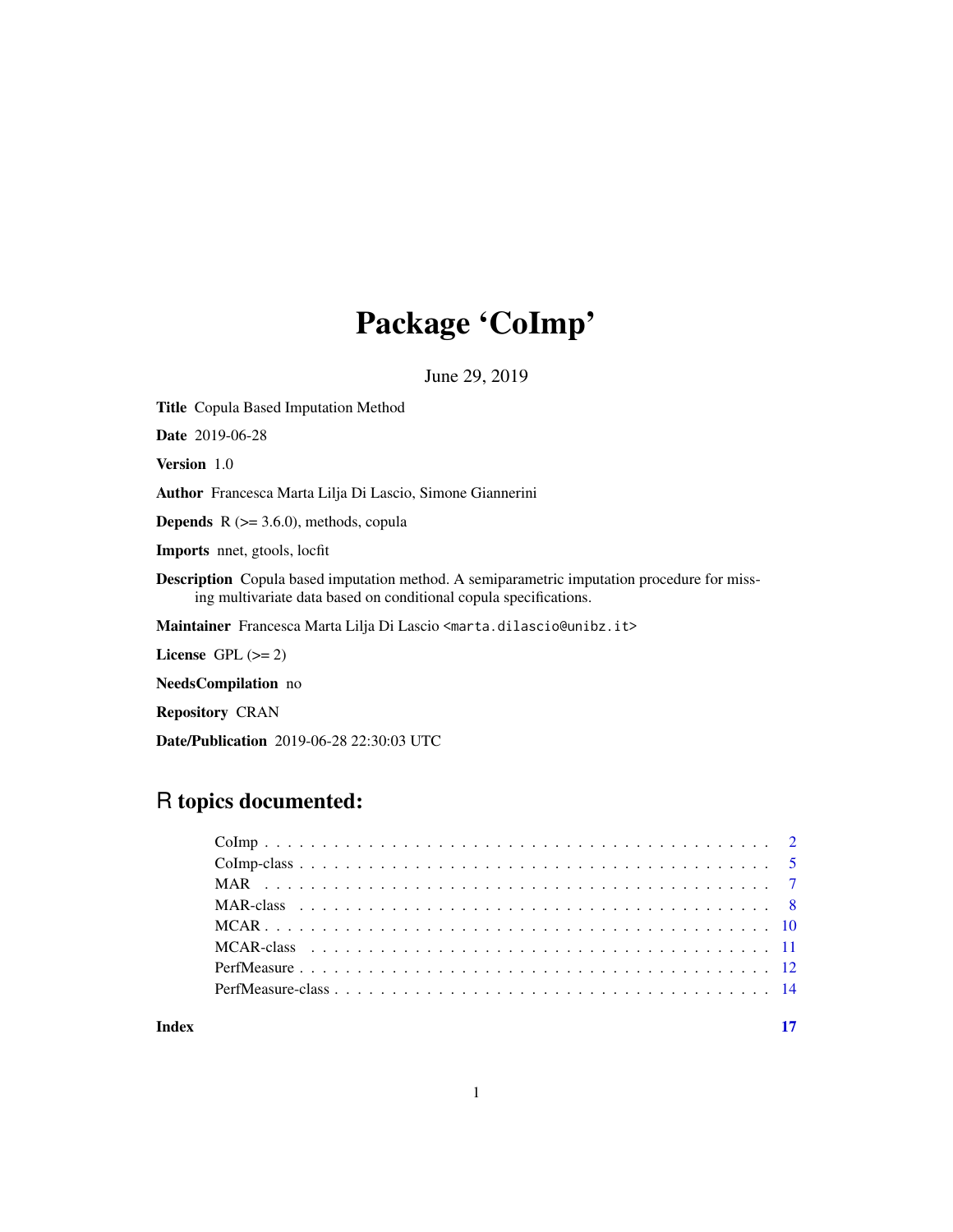# <span id="page-1-1"></span><span id="page-1-0"></span>Description

Imputation method based on conditional copula functions.

# Usage

```
\text{CoImp}(X, n.maxg = \text{ncol}(X), x.up = \text{NULL}, x-lo = \text{NULL}, q.up = \text{rep}(0.85, n.maxg),q.1o = rep(0.15, n.maxg), type.data = "continuous", smoothing =rep(0.5, n.maxg), plot = TRUE, model = list(normalCopula(0.5,dim=n.marg), claytonCopula(10, dim=n.marg), gumbelCopula(10,
             dim=n.marg), frankCopula(10, dim=n.marg), tCopula(0.5,
             dim=n.marg,...), rotCopula(claytonCopula(10,dim=n.marg),
             flip=rep(TRUE,n.marg)),...), start. = NULL, ...)
```
# Arguments

| X         | a data matrix with missing values. Missing values should be denoted with NA.                                                                                                                                                                                                        |
|-----------|-------------------------------------------------------------------------------------------------------------------------------------------------------------------------------------------------------------------------------------------------------------------------------------|
| n.marg    | the number of variables in X.                                                                                                                                                                                                                                                       |
| x.up      | a numeric vector of length n.marg with the upper value of each margin used in<br>the Hit or Miss method. Specify either x.up xor q.up.                                                                                                                                              |
| x.lo      | a numeric vector of length n.marg with the lower value of each margin used in<br>the Hit or Miss method. Specify either x.lo xor q.lo.                                                                                                                                              |
| q. up     | a numeric vector of length n.marg with the probability of the quantile used to<br>define x.up for each margin. Specify either x.up xor q.up.                                                                                                                                        |
| q.lo      | a numeric vector of length n.marg with the probability of the quantile used to<br>define x.lo for each margin. Specify either x.lo xor q.lo.                                                                                                                                        |
| type.data | the nature of the variables in $X$ : discrete or continuous.                                                                                                                                                                                                                        |
| smoothing | values for the nearest neighbour component of the smoothing parameter of the<br>1p function.                                                                                                                                                                                        |
| plot      | logical: if TRUE plots the estimated marginal densities and a bar plot of the<br>percentages of missing and available data for each margin.                                                                                                                                         |
| model     | a list of copula models to be used for the imputation, see the Details section.<br>This should be one of normal and t (with dispstr as in the copula package),<br>frank, clayton, gumbel, and rotated copulas. As in fitCopula, itau fitting<br>coerced tCopula to 'df.fixed=TRUE'. |
| start.    | a numeric vector of starting values for the parameter optimization via optim.                                                                                                                                                                                                       |
| $\cdots$  | further parameters for fitCopula, 1p and further graphical arguments.                                                                                                                                                                                                               |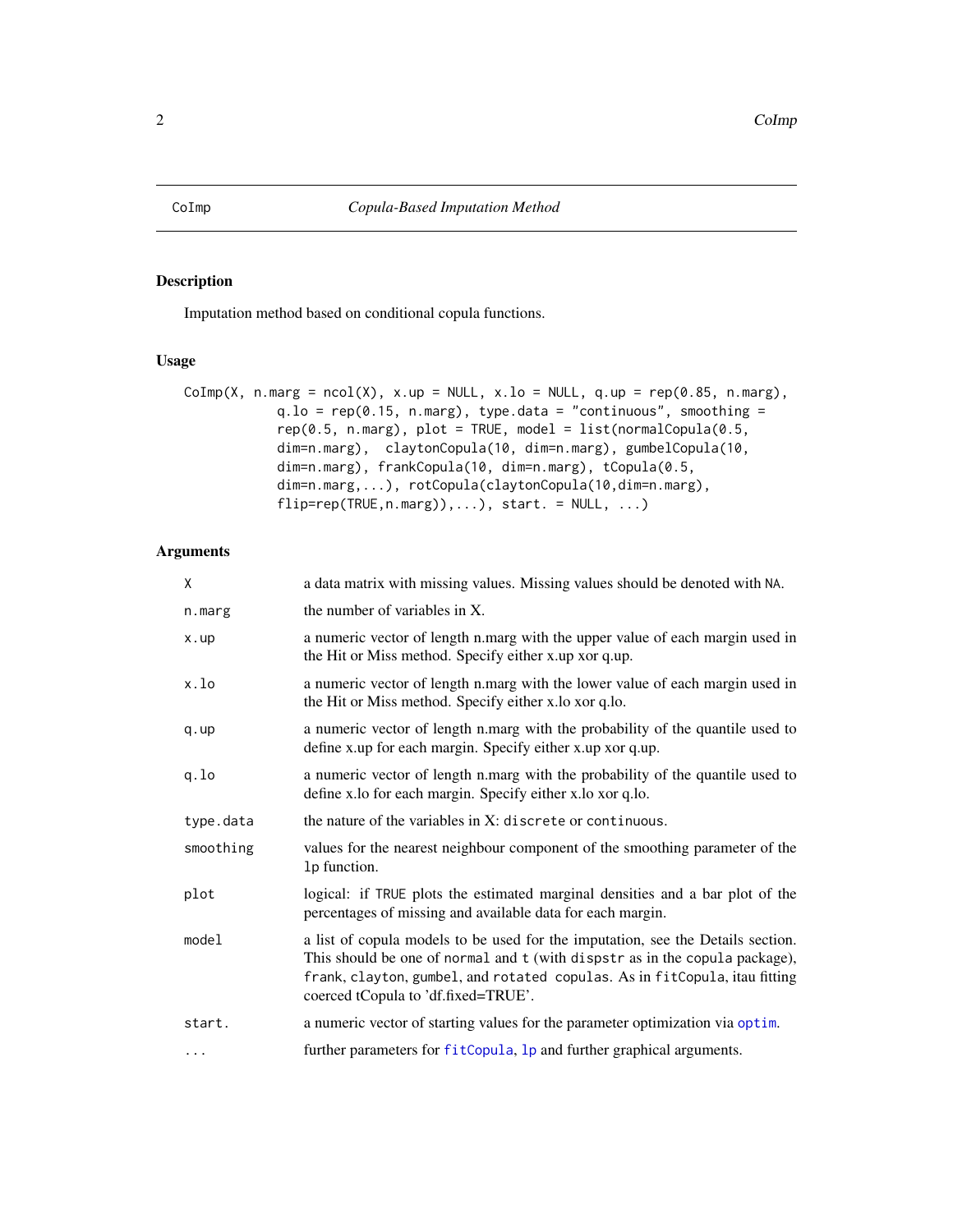# $Colmp$  3

# Details

CoImp is an imputation method based on conditional copula functions that allows to impute missing observations according to the multivariate dependence structure of the generating process without any assumptions on the margins. This method can be used independently from the dimension and the kind (monotone or non monotone) of the missing patterns.

Brief description of the approach:

- 1. estimate both the margins and the copula model on available data by means of the semiparametric sequential two-step inference for margins;
- 2. derive conditional density functions of the missing variables given non-missing ones through the corresponding conditional copulas obtained by using the Bayes' rule;
- 3. impute missing values by drawing observations from the conditional density functions derived at the previous step. The Monte Carlo method used is the Hit or Miss.

The estimation approach for the copula fit is semiparametric: a range of nonparametric margins and parametric copula models can be selected by the user.

# Value

An object of S4 class "CoImp", which is a list with the following elements:

| Missing.data.matrix   |                                                                  |
|-----------------------|------------------------------------------------------------------|
|                       | the original missing data matrix to be imputed.                  |
| Perc.miss             | the matrix of the percentage of missing and available data.      |
| Estimated.Model       |                                                                  |
|                       | the estimated copula model on the available data.                |
| Estimation.Method     |                                                                  |
|                       | the estimation method used for the copula Estimated. Model.      |
| Index.matrix.NA       |                                                                  |
|                       | matrix indices of the missing data.                              |
| Smooth.param          | the smoothing parameter alpha selected on the basis of the AIC.  |
| Imputed.data.matrix   |                                                                  |
|                       | the imputed data matrix.                                         |
| Estimated.Model.Imp   |                                                                  |
|                       | the estimated copula model on the imputed data matrix.           |
| Estimation.Method.Imp |                                                                  |
|                       | the estimation method used for the copula Estimated. Model. Imp. |

# Author(s)

Francesca Marta Lilja Di Lascio <marta.dilascio@unibz.it>,

Simone Giannerini <simone.giannerini@unibo.it>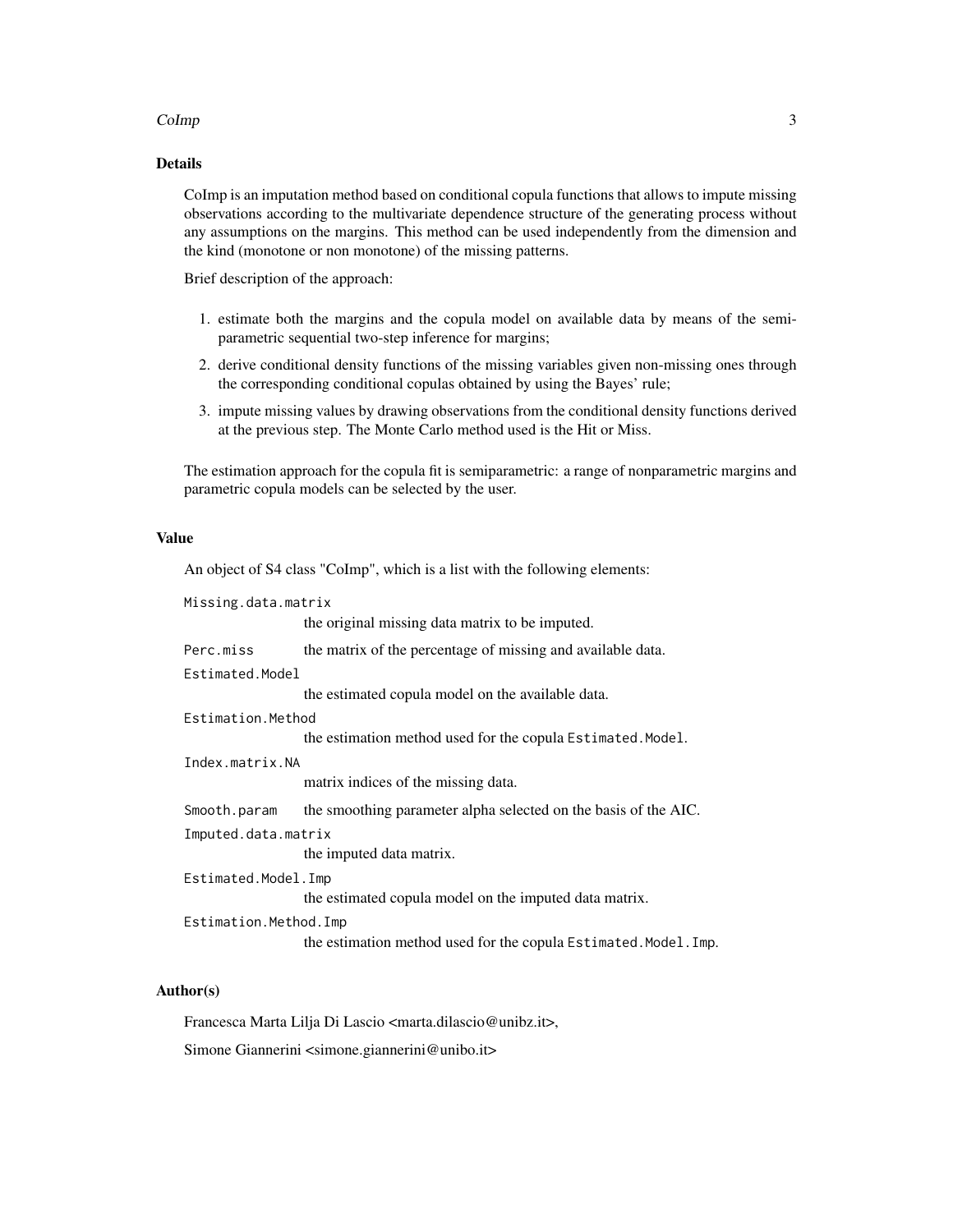# References

Di Lascio, F.M.L. Giannerini, S. and Reale A. (201x) "A multivariate technique based on conditional copula specification for the imputation of complex dependent data". Working paper.

Di Lascio, F.M.L., Giannerini, S. and Reale, A. (2015) "Exploring Copulas for the Imputation of Complex Dependent Data". Statistical Methods & Applications, 24(1), p. 159-175. DOI 10.1007/s10260-014-0287-2.

Di Lascio, F.M.L., Giannerini, S. and Reale, A. (2014) "Imputation of complex dependent data by conditional copulas: analytic versus semiparametric approach", Book of proceedings of the 21st International Conference on Computational Statistics (COMPSTAT 2014), p. 491-497. ISBN 9782839913478.

Bianchi, G. Di Lascio, F.M.L. Giannerini, S. Manzari, A. Reale, A. and Ruocco, G. (2009) "Exploring copulas for the imputation of missing nonlinearly dependent data". Proceedings of the VII Meeting Classification and Data Analysis Group of the Italian Statistical Society (Cladag), Editors: Salvatore Ingrassia and Roberto Rocci, Cleup, p. 429-432. ISBN: 978-88-6129-406-6.

# Examples

```
## generate data from a 4-variate Frank copula with different margins
set.seed(21)
n.maxg < -4theta <-5copula <- frankCopula(theta, dim = n.marg)
mymvdc <- mvdc(copula, c("norm", "gamma", "beta","gamma"), list(list(mean=7, sd=2),
list(shape=3, rate=2), list(shape1=4, shape2=1), list(shape=4, rate=3)))
n <- 20
x.samp <- copula::rMvdc(n, mymvdc)
# randomly introduce univariate and multivariate missing
perc.mis \leq -0.3set.seed(11)
miss.row <- sample(1:n, perc.mis*n, replace=TRUE)
miss.col <- sample(1:n.marg, perc.mis*n, replace=TRUE)
miss <- cbind(miss.row,miss.col)
x.samp.miss <- replace(x.samp,miss,NA)
# impute missing values
imp <- CoImp(x.samp.miss, n.marg=n.marg, smoothing = rep(0.6,n.marg), plot=TRUE,
      type.data="continuous", model=list(normalCopula(0.5, dim=n.marg),
      frankCopula(10, dim=n.marg), gumbelCopula(10, dim=n.marg)));
# methods show and plot
show(imp)
plot(imp)
## Not run:
```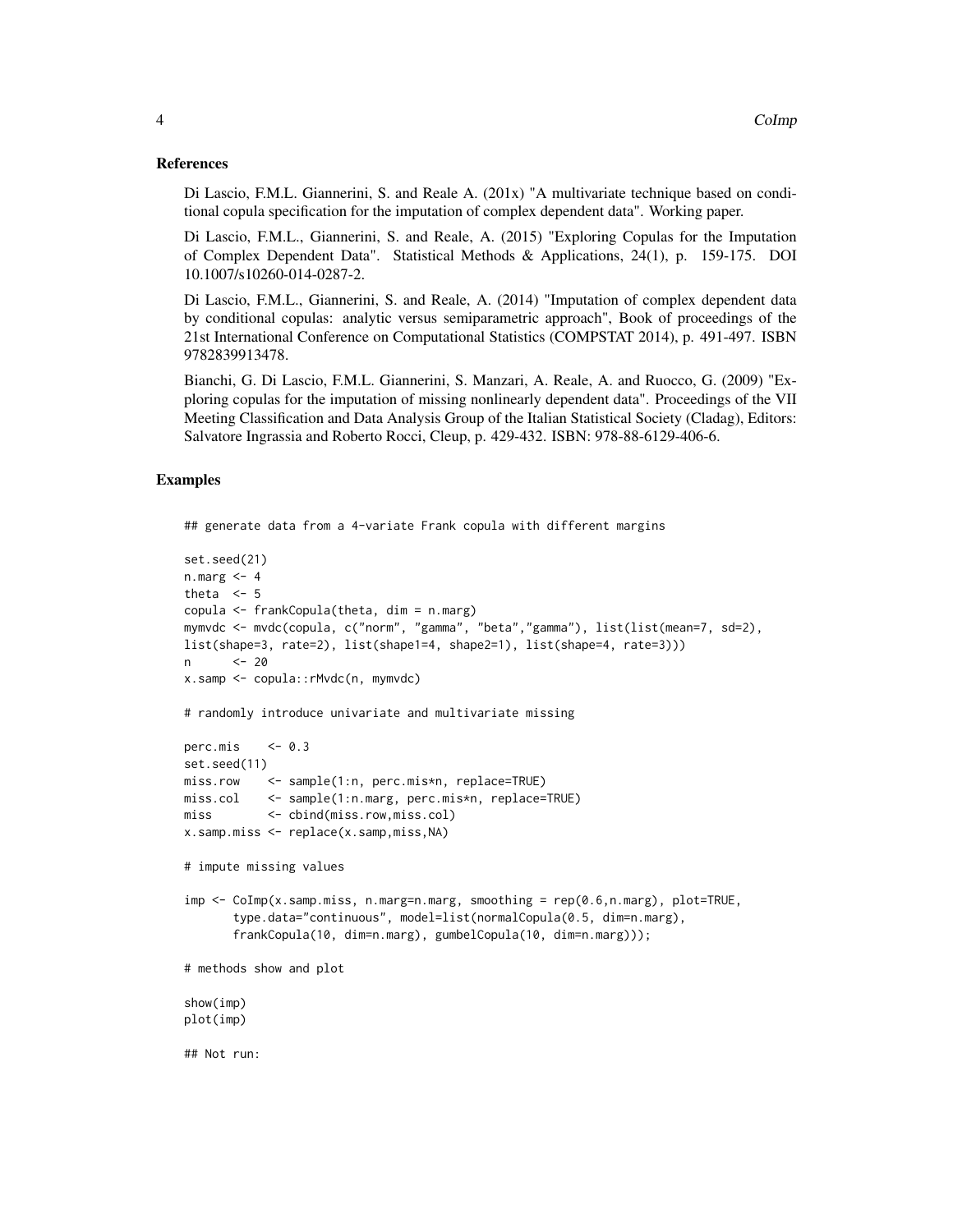# <span id="page-4-0"></span>CoImp-class 5

```
## generate data from a 3-variate Clayton copula and introduce missing by
## using the MCAR function and try to impute through a rotated copula
set.seed(11)
n.marg <- 3
theta <-5copula <- claytonCopula(theta, dim = n.marg)
mymvdc <- mvdc(copula, c("beta", "beta", "beta"), list(list(shape1=4, shape2=1),
           list(shape1=.5, shape2=.5), list(shape1=2, shape2=3)))
n <- 50
x.samp <- copula::rMvdc(n, mymvdc)
# randomly introduce MCAR univariate and multivariate missing
perc.miss \leq 0.15setseed <- set.seed(13)
x.samp.miss <- MCAR(x.samp, perc.miss, setseed)
x.samp.miss <- x.samp.miss@"db.missing"
# impute missing values
imp \leq CoImp(x.samp.miss, n.marg=n.marg, smoothing = c(0.45, 0.2, 0.5), plot=TRUE,
       q.lo=rep(0.1,n.marg), q.up=rep(0.9,n.marg), model=list(claytonCopula(0.5,
       dim=n.marg), rotCopula(claytonCopula(0.5,dim=n.marg))));
# methods show and plot
show(imp)
plot(imp)
## End(Not run)
```
CoImp-class *Class "CoImp"*

#### Description

A class for CoImp and its extensions

# Objects from the Class

Objects can be created by calls of the form new("CoImp", ...).

# **Slots**

Missing.data.matrix: Object of class "matrix". Original missing data matrix to be imputed. Perc.miss: Object of class "matrix". Missing and available data percentage for each variable.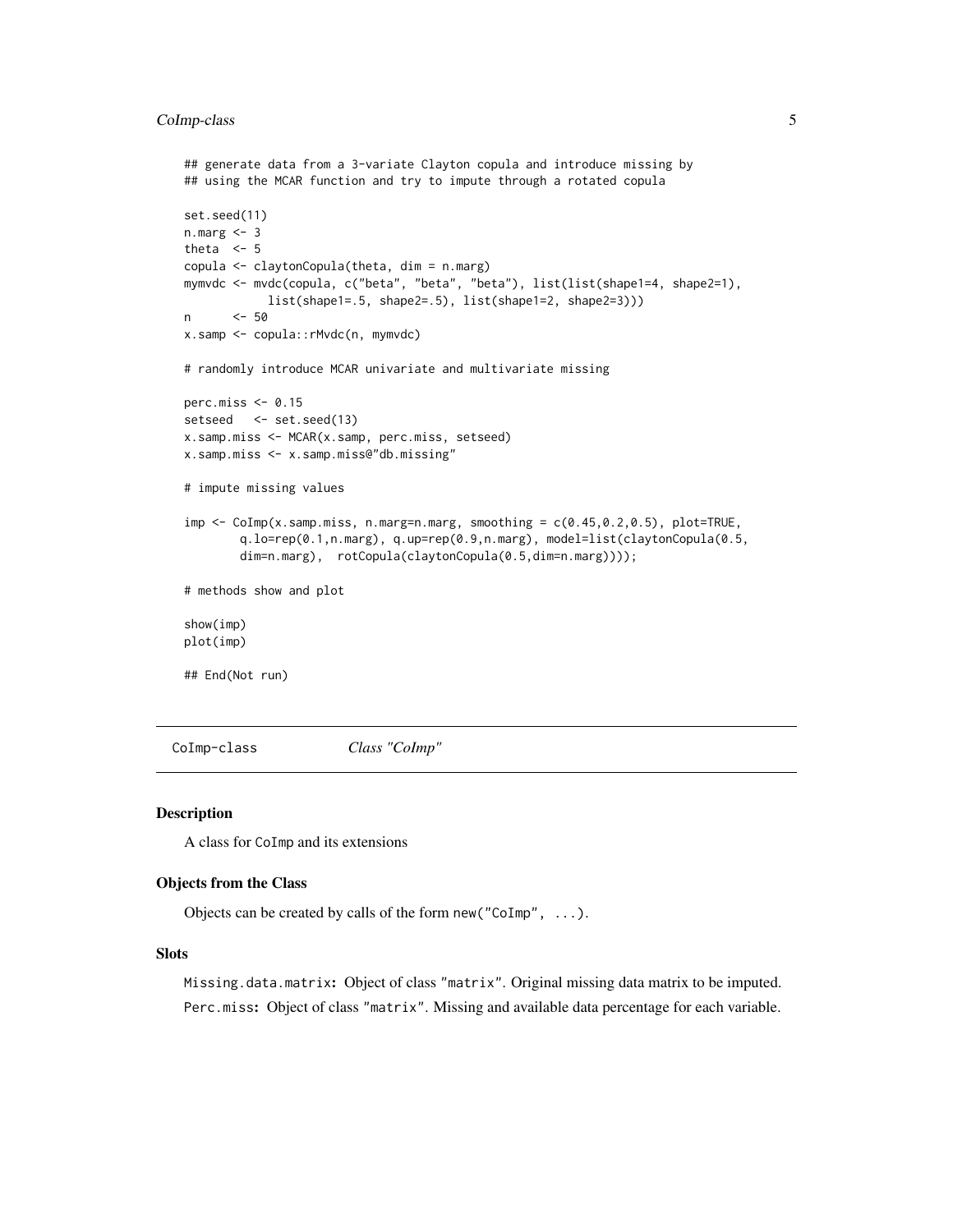<span id="page-5-0"></span>Estimated.Model: Object of class "list". The list contains:

| model     | the copula model selected and estimated on the complete cases.         |
|-----------|------------------------------------------------------------------------|
| dimension | the dimension of the model.                                            |
| parameter | the estimated dependence parameter of the model.                       |
| number    | the index of the estimated model in the list of models given in input. |

- Estimation.Method: Object of class "character". The estimation method used for the copula model in Estimated.Model. Allowed methods are in [fitCopula](#page-0-0).
- Index.matrix.NA: Object of class "matrix". Matrix of row and column indexes of missing data.
- Smooth.param: Object of class "numeric". The values of the nearest neighbor component of the smoothing parameter of the lp function.

Imputed.data.matrix Object of class "matrix". The imputed data matrix.

Estimated.Model.Imp Object of class "list". The list contains:

| model     | the copula model selected and estimated on the imputed cases.          |
|-----------|------------------------------------------------------------------------|
| dimension | the dimension of the model.                                            |
| parameter | the estimated dependence parameter of the model.                       |
| number    | the index of the estimated model in the list of models given in input. |

Estimation.Method.Imp Object of class "character".The estimation method used for the copula model in Estimated.Model.Imp. Allowed methods are in [fitCopula](#page-0-0).

# Methods

plot signature( $x = "Colmp", y = "missing":...$ show signature(object = "CoImp"): ...

# Author(s)

Francesca Marta Lilja Di Lascio <marta.dilascio@unibz.it>,

Simone Giannerini <simone.giannerini@unibo.it>

# References

Di Lascio, F.M.L. Giannerini, S. and Reale A. (201x) "A multivariate technique based on conditional copula specification for the imputation of complex dependent data". Working paper.

Di Lascio, F.M.L., Giannerini, S. and Reale, A. (2015) "Exploring Copulas for the Imputation of Complex Dependent Data". Statistical Methods & Applications, 24(1), p. 159-175. DOI 10.1007/s10260-014-0287-2.

Di Lascio, F.M.L., Giannerini, S. and Reale, A. (2014) "Imputation of complex dependent data by conditional copulas: analytic versus semiparametric approach", Book of proceedings of the 21st International Conference on Computational Statistics (COMPSTAT 2014), p. 491-497. ISBN 9782839913478.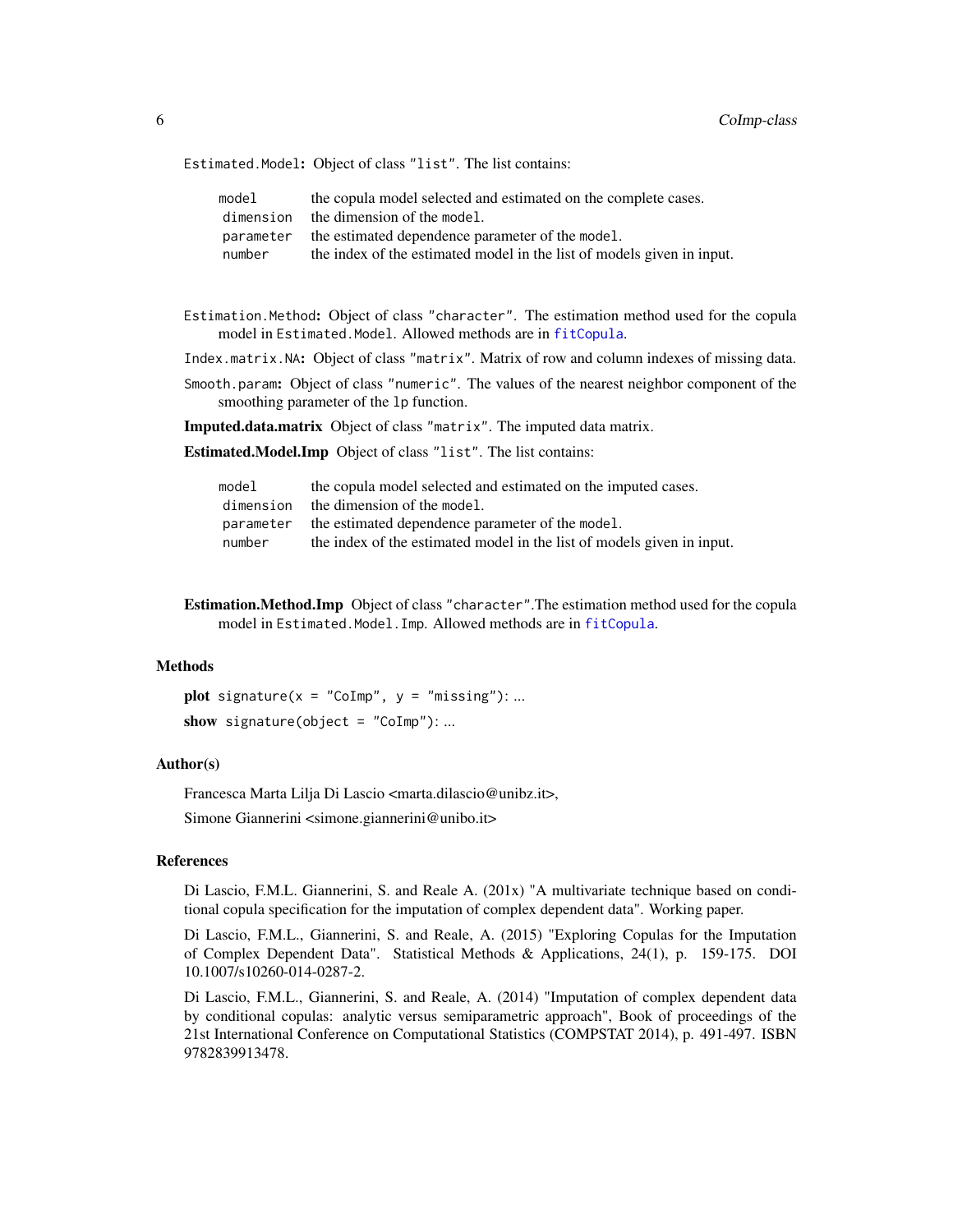#### <span id="page-6-0"></span> $MAR$  7

Bianchi, G. Di Lascio, F.M.L. Giannerini, S. Manzari, A. Reale, A. and Ruocco, G. (2009) "Exploring copulas for the imputation of missing nonlinearly dependent data". Proceedings of the VII Meeting Classification and Data Analysis Group of the Italian Statistical Society (Cladag), Editors: Salvatore Ingrassia and Roberto Rocci, Cleup, p. 429-432. ISBN: 978-88-6129-406-6.

### See Also

See Also [CoImp](#page-1-1), [MCAR](#page-9-1), [MAR](#page-6-1), [lp](#page-0-0) and [copula](#page-0-0).

# Examples

showClass("CoImp")

<span id="page-6-1"></span>MAR *Generation of multivariate missing at random (MAR) data*

# Description

Introduction of artificial missing at random (MAR) data in a given data set. Missing values are multivariate and have generic pattern.

#### Usage

```
MAR(db.compileite, perc.miss = 0.3, setsed = 13, moals = NULL, ...)
```
# Arguments

| db.complete | the complete data matrix.                                  |
|-------------|------------------------------------------------------------|
| perc.miss   | the percentage of missing values to be generated.          |
| setseed     | the seed for the generation of the missing values.         |
| mcols       | the index of the columns in which to introduce MAR values. |
|             | further parameters for fitCopula.                          |

# Details

MAR introduce artificial missing at random values in a given complete data set. Missing values are univariate and multivariate and have generic pattern.

# Value

An object of S4 class "MAR", which is a list with the following element:

perc.record.missing

Object of class "numeric". A percentage value.

db.missing Object of class "matrix". A data set with artificial multivariate MAR.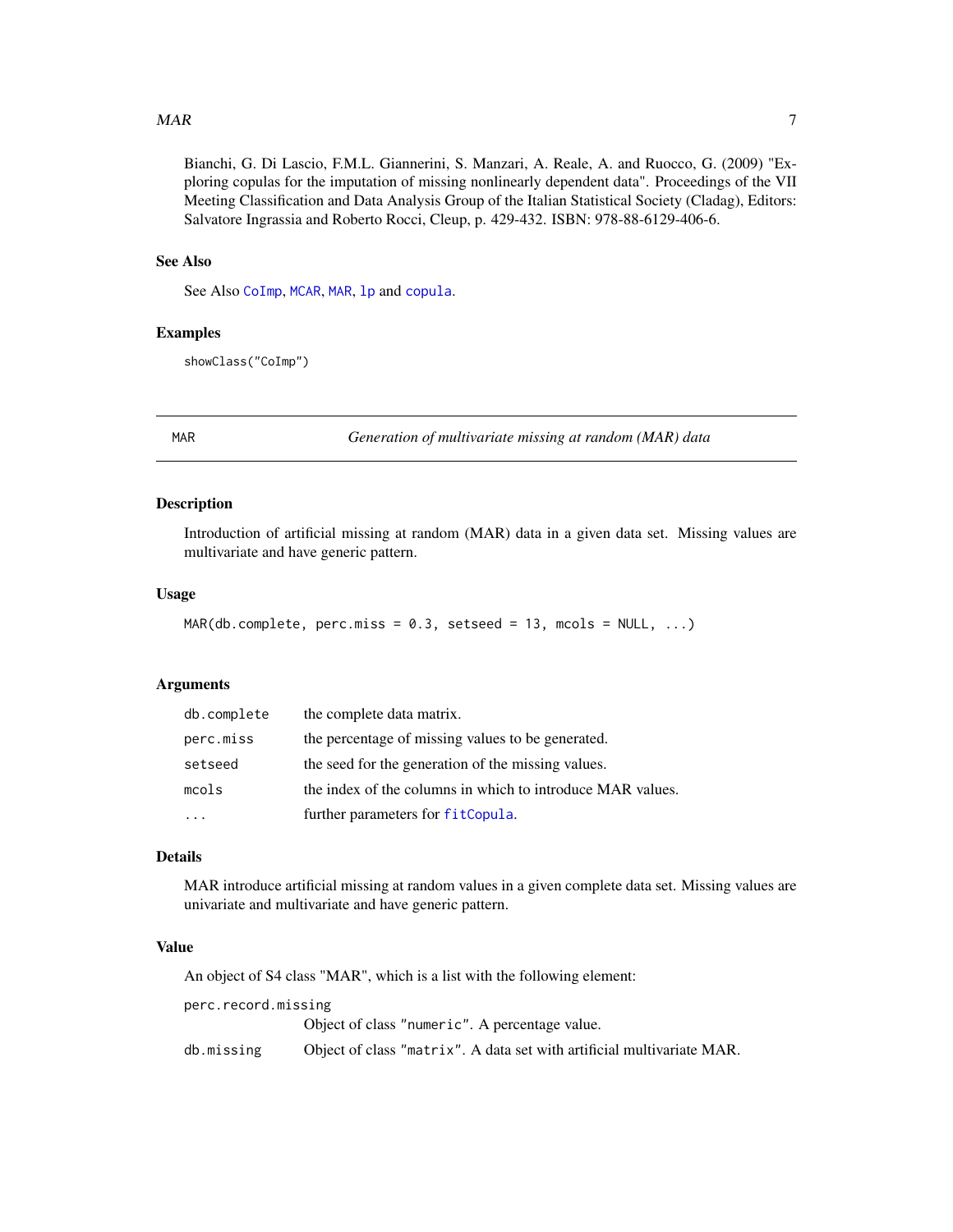#### <span id="page-7-0"></span>Author(s)

Francesca Marta Lilja Di Lascio <marta.dilascio@unibz.it>,

Simone Giannerini <simone.giannerini@unibo.it>

#### References

Di Lascio, F.M.L. Giannerini, S. and Reale A. (201x) "A multivariate technique based on conditional copula specification for the imputation of complex dependent data". Working paper.

Di Lascio, F.M.L., Giannerini, S. and Reale, A. (2015) "Exploring Copulas for the Imputation of Complex Dependent Data". Statistical Methods & Applications, 24(1), p. 159-175. DOI 10.1007/s10260-014-0287-2.

Di Lascio, F.M.L., Giannerini, S. and Reale, A. (2014) "Imputation of complex dependent data by conditional copulas: analytic versus semiparametric approach", Book of proceedings of the 21st International Conference on Computational Statistics (COMPSTAT 2014), p. 491-497. ISBN 9782839913478.

Bianchi, G. Di Lascio, F.M.L. Giannerini, S. Manzari, A. Reale, A. and Ruocco, G. (2009) "Exploring copulas for the imputation of missing nonlinearly dependent data". Proceedings of the VII Meeting Classification and Data Analysis Group of the Italian Statistical Society (Cladag), Editors: Salvatore Ingrassia and Roberto Rocci, Cleup, p. 429-432. ISBN: 978-88-6129-406-6.

#### Examples

```
# generate data from a 4-variate Gumbel copula with different margins
```

```
set.seed(11)
n.marg <- 4
theta <-5copula <- frankCopula(theta, dim = n.marg)
mymvdc <- mvdc(copula, c("norm", "gamma", "beta","gamma"), list(list(mean=7, sd=2),
list(shape=3, rate=2), list(shape1=4, shape2=1), list(shape=4, rate=3)))
n <- 30
x.samp <- rMvdc(n, mymvdc)
# apply MAR by introducing 30% of missing data
mar \leq MAR(db.complete = x.samp, perc.miss = 0.3, setseed = 11)
mar
```
MAR-class *Class "MAR"*

#### **Description**

A class for MAR and its extensions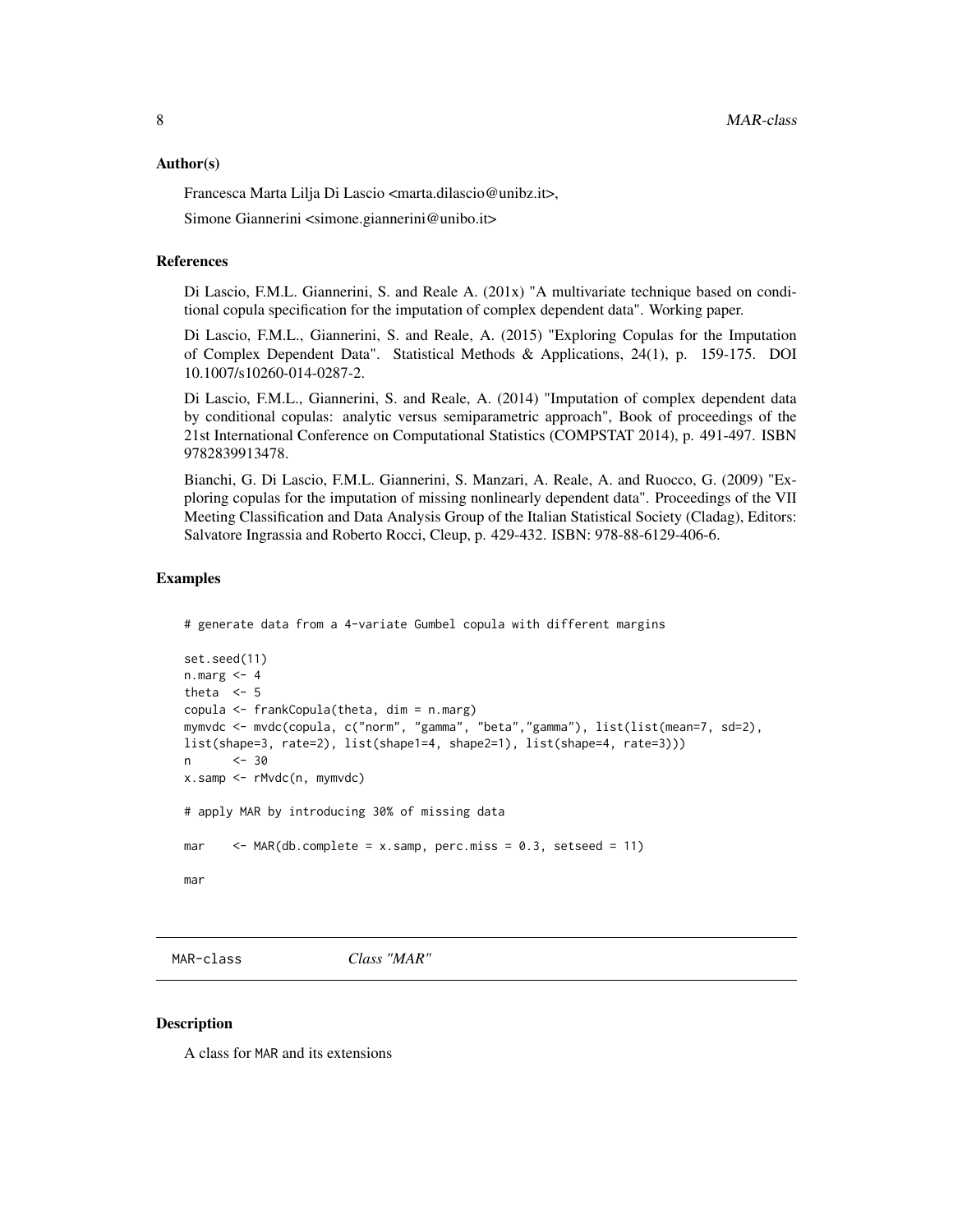#### <span id="page-8-0"></span>MAR-class 9

# Objects from the Class

Objects can be created by calls of the form new("MAR", ...).

#### **Slots**

perc.record.missing: Object of class "numeric". A percentage value.

db.missing: Object of class "matrix". A data set with artificial multivariate MAR with generic pattern.

# Methods

show signature(object =  $"MAR"$ ): ...

# Author(s)

Francesca Marta Lilja Di Lascio <marta.dilascio@unibz.it>,

Simone Giannerini <simone.giannerini@unibo.it>

# References

Di Lascio, F.M.L. Giannerini, S. and Reale A. (201x) "A multivariate technique based on conditional copula specification for the imputation of complex dependent data". Working paper.

Di Lascio, F.M.L., Giannerini, S. and Reale, A. (2015) "Exploring Copulas for the Imputation of Complex Dependent Data". Statistical Methods & Applications, 24(1), p. 159-175. DOI 10.1007/s10260-014-0287-2.

Di Lascio, F.M.L., Giannerini, S. and Reale, A. (2014) "Imputation of complex dependent data by conditional copulas: analytic versus semiparametric approach", Book of proceedings of the 21st International Conference on Computational Statistics (COMPSTAT 2014), p. 491-497. ISBN 9782839913478.

Bianchi, G. Di Lascio, F.M.L. Giannerini, S. Manzari, A. Reale, A. and Ruocco, G. (2009) "Exploring copulas for the imputation of missing nonlinearly dependent data". Proceedings of the VII Meeting Classification and Data Analysis Group of the Italian Statistical Society (Cladag), Editors: Salvatore Ingrassia and Roberto Rocci, Cleup, p. 429-432. ISBN: 978-88-6129-406-6.

# See Also

See Also [CoImp](#page-1-1), [lp](#page-0-0) and [copula](#page-0-0).

# Examples

showClass("MAR")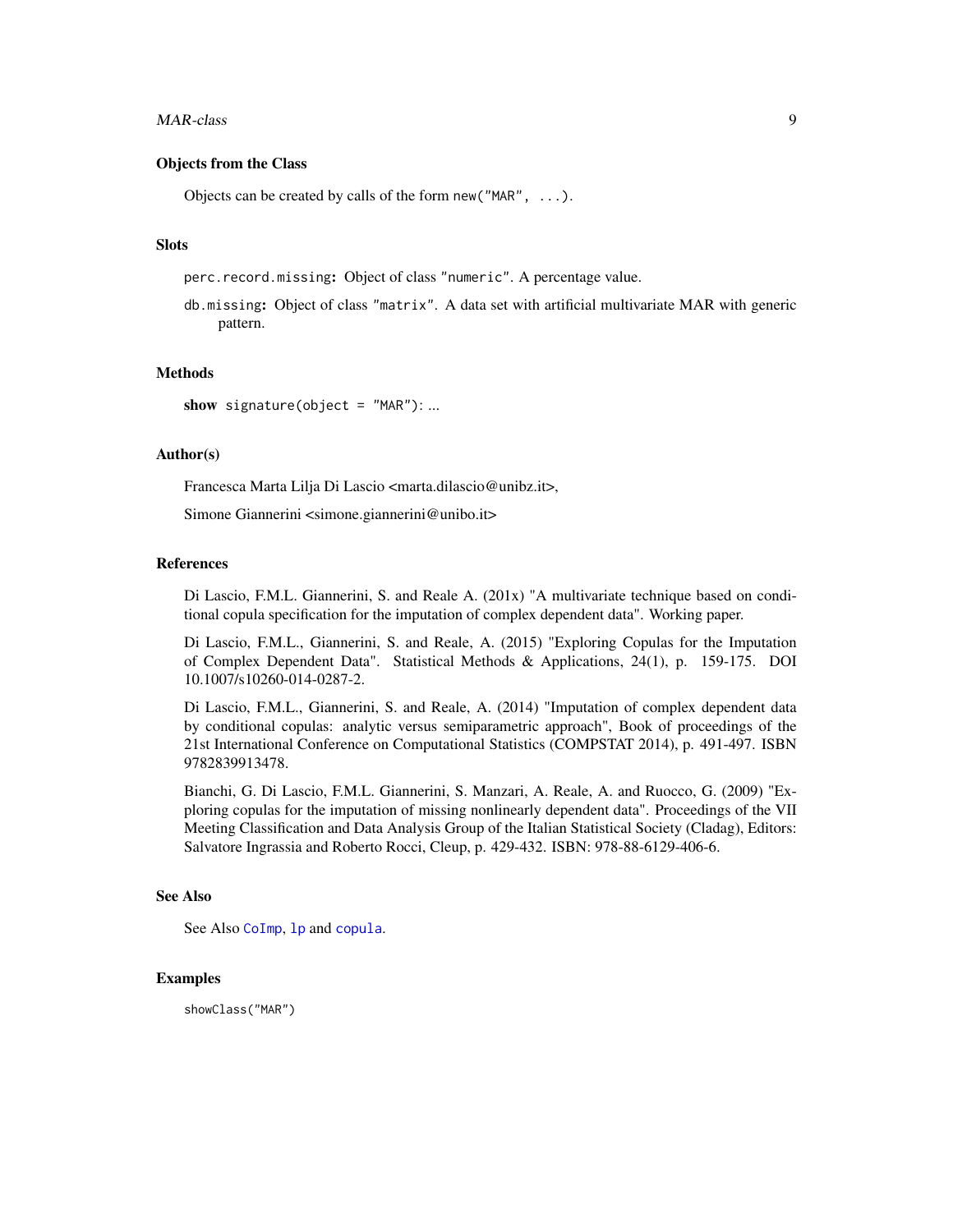#### <span id="page-9-1"></span><span id="page-9-0"></span>Description

Introduction of artificial missing completely at random (MCAR) data in a given data set. Missing values are multivariate and have generic pattern.

# Usage

```
MCAR(db.compile, perc.miss = 0.3, setsed = 13, moals = NULL, ...)
```
# Arguments

| db.complete | the complete data matrix.                                   |
|-------------|-------------------------------------------------------------|
| perc.miss   | the percentage of missing value to be generated.            |
| setseed     | the seed for the generation of the missing values.          |
| mcols       | the index of the columns in which to introduce MCAR values. |
| $\cdot$     | further parameters for fitCopula.                           |

#### Details

MCAR introduce artificial missing completely at random values in a given complete data set. Missing values are multivariate and have generic pattern.

# Value

An object of S4 class "MCAR", which is a list with the following element:

db.missing Object of class "matrix". A data set with artificial multivariate MCAR.

# Author(s)

Francesca Marta Lilja Di Lascio <marta.dilascio@unibz.it>,

Simone Giannerini <simone.giannerini@unibo.it>

# References

Di Lascio, F.M.L. Giannerini, S. and Reale A. (201x) "A multivariate technique based on conditional copula specification for the imputation of complex dependent data". Working paper.

Di Lascio, F.M.L., Giannerini, S. and Reale, A. (2015) "Exploring Copulas for the Imputation of Complex Dependent Data". Statistical Methods & Applications, 24(1), p. 159-175. DOI 10.1007/s10260-014-0287-2.

Di Lascio, F.M.L., Giannerini, S. and Reale, A. (2014) "Imputation of complex dependent data by conditional copulas: analytic versus semiparametric approach", Book of proceedings of the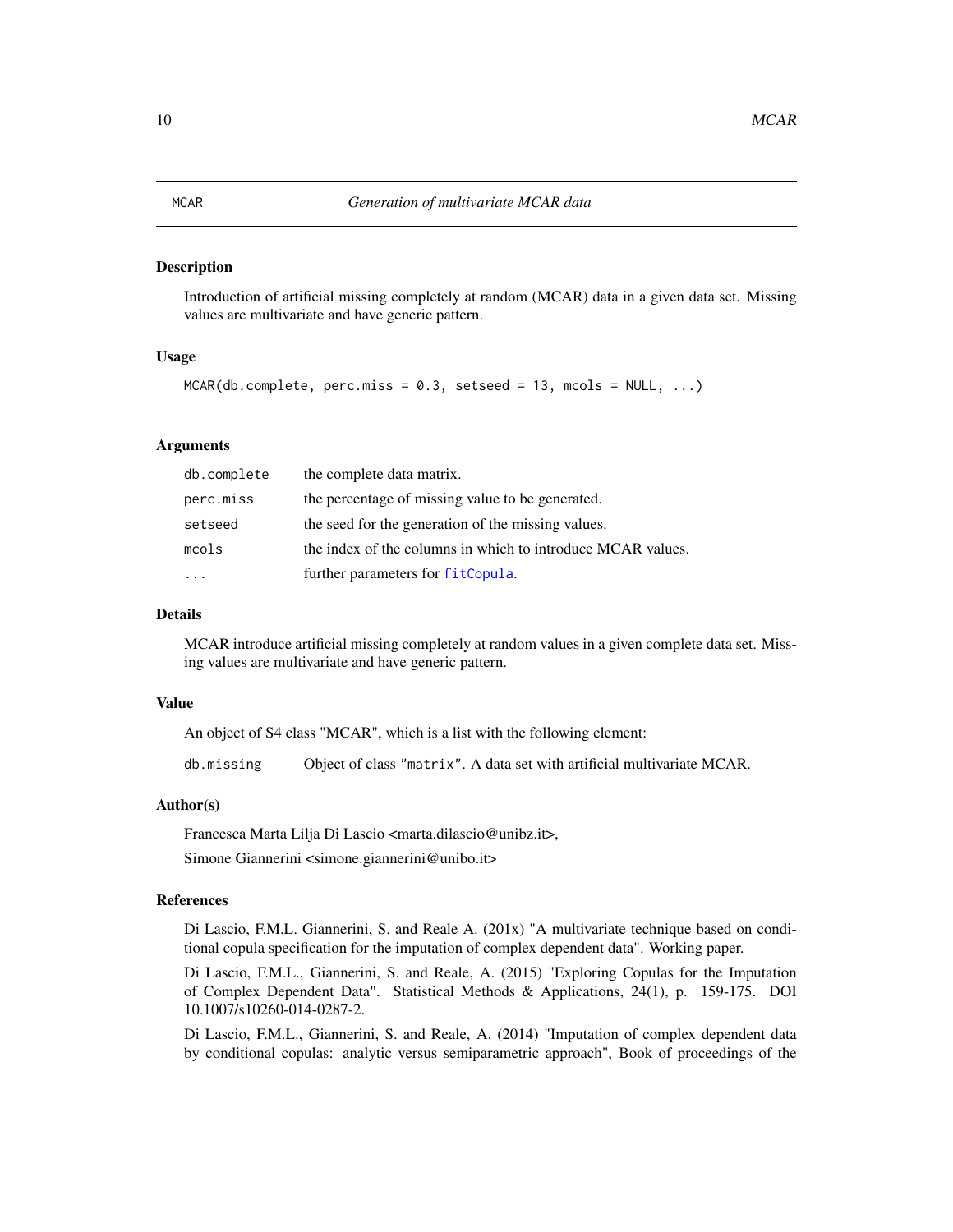<span id="page-10-0"></span>21st International Conference on Computational Statistics (COMPSTAT 2014), p. 491-497. ISBN 9782839913478.

Bianchi, G. Di Lascio, F.M.L. Giannerini, S. Manzari, A. Reale, A. and Ruocco, G. (2009) "Exploring copulas for the imputation of missing nonlinearly dependent data". Proceedings of the VII Meeting Classification and Data Analysis Group of the Italian Statistical Society (Cladag), Editors: Salvatore Ingrassia and Roberto Rocci, Cleup, p. 429-432. ISBN: 978-88-6129-406-6.

# Examples

```
# generate data from a 4-variate Gumbel copula with different margins
```

```
set.seed(11)
n.marg <- 4
theta <-5copula <- frankCopula(theta, dim = n.marg)
mymvdc <- mvdc(copula, c("norm", "gamma", "beta","gamma"), list(list(mean=7, sd=2),
list(shape=3, rate=2), list(shape1=4, shape2=1), list(shape=4, rate=3)))
n <- 30
x.samp <- rMvdc(n, mymvdc)
# apply MCAR by introducing 30% of missing data
mcar \leq MCAR(db.complete = x.samp, perc.miss = 0.3, setseed = 11)
mcar
# same example as above but introducing missing only in the first and third column
mcar2 <- MCAR(db.complete = x.samp, perc.miss = 0.3, setseed = 11, mcols=c(1,3))
mcar2
```
MCAR-class *Class "MCAR"*

#### Description

A class for MCAR and its extensions

#### Objects from the Class

Objects can be created by calls of the form new ("MCAR",  $\dots$ ).

# Slots

db.missing: Object of class "matrix". A data set with artificial multivariate MCAR.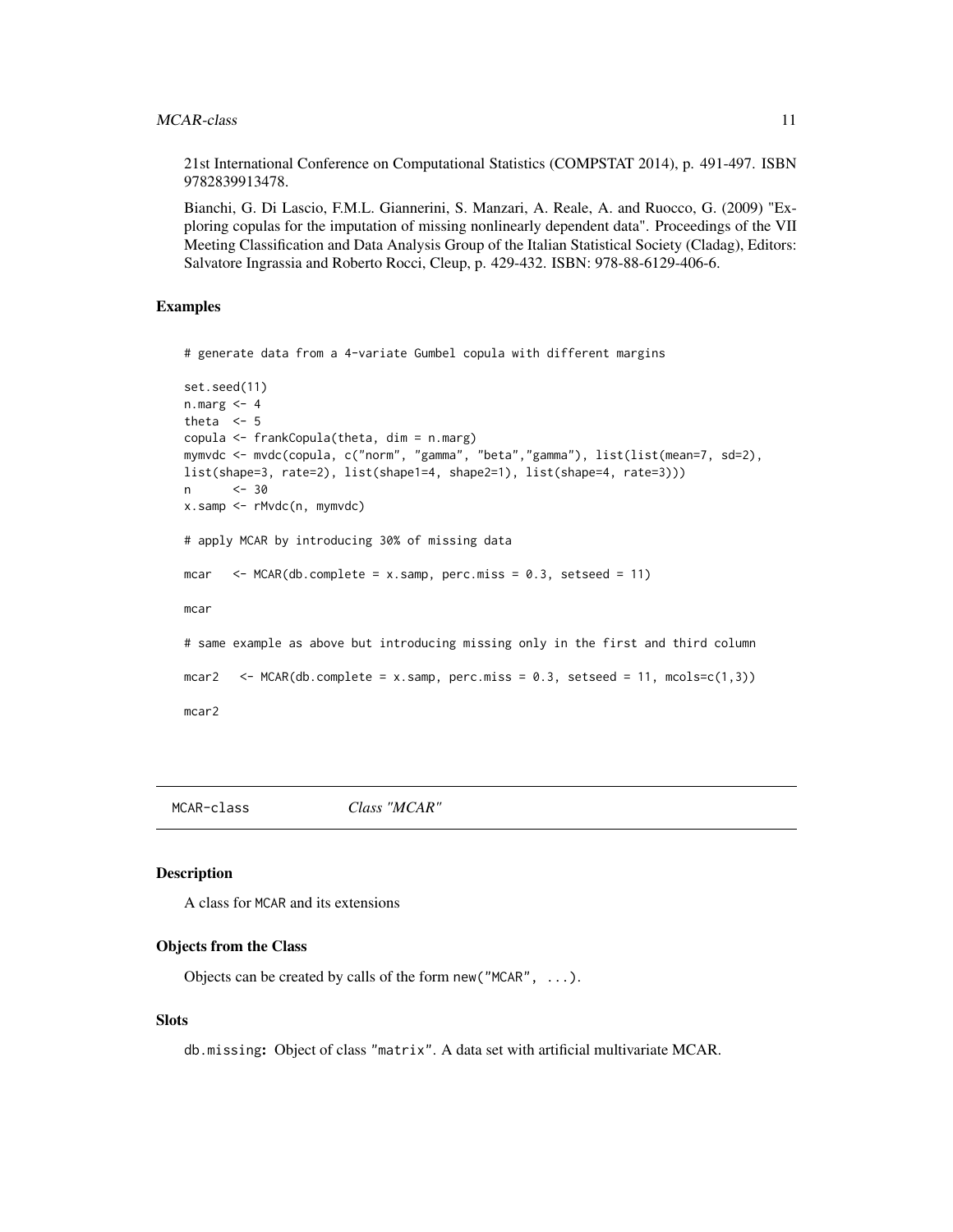#### Methods

show signature(object =  $"MCAR"$ ): ...

#### Author(s)

Francesca Marta Lilja Di Lascio <marta.dilascio@unibz.it>, Simone Giannerini <simone.giannerini@unibo.it>

# References

Di Lascio, F.M.L. Giannerini, S. and Reale A. (201x) "A multivariate technique based on conditional copula specification for the imputation of complex dependent data". Working paper.

Di Lascio, F.M.L., Giannerini, S. and Reale, A. (2015) "Exploring Copulas for the Imputation of Complex Dependent Data". Statistical Methods & Applications, 24(1), p. 159-175. DOI 10.1007/s10260-014-0287-2.

Di Lascio, F.M.L., Giannerini, S. and Reale, A. (2014) "Imputation of complex dependent data by conditional copulas: analytic versus semiparametric approach", Book of proceedings of the 21st International Conference on Computational Statistics (COMPSTAT 2014), p. 491-497. ISBN 9782839913478.

Bianchi, G. Di Lascio, F.M.L. Giannerini, S. Manzari, A. Reale, A. and Ruocco, G. (2009) "Exploring copulas for the imputation of missing nonlinearly dependent data". Proceedings of the VII Meeting Classification and Data Analysis Group of the Italian Statistical Society (Cladag), Editors: Salvatore Ingrassia and Roberto Rocci, Cleup, p. 429-432. ISBN: 978-88-6129-406-6.

# See Also

See Also [CoImp](#page-1-1), [lp](#page-0-0) and [copula](#page-0-0).

# Examples

showClass("MCAR")

PerfMeasure *Performance measures for evaluating the goodness of an imputed database*

# Description

Set of measures useful to evaluate the goodness of the used imputation method.

# Usage

```
PerfMeasure(db.complete, db.imputed, db.missing, n.marg = 2, model =
                        list(normalCopula(0.5, dim=n.marg), claytonCopula(10,
                     dim=n.marg), gumbelCopula(10, dim=n.marg), frankCopula(10,
                        dim=n.maxg), tCopula(0.5, dim=n.maxg,...),
                   rotCopula(claytonCopula(10,dim=n.marg),flip=rep(TRUE,n.marg)),
                        ...), ...)
```
<span id="page-11-0"></span>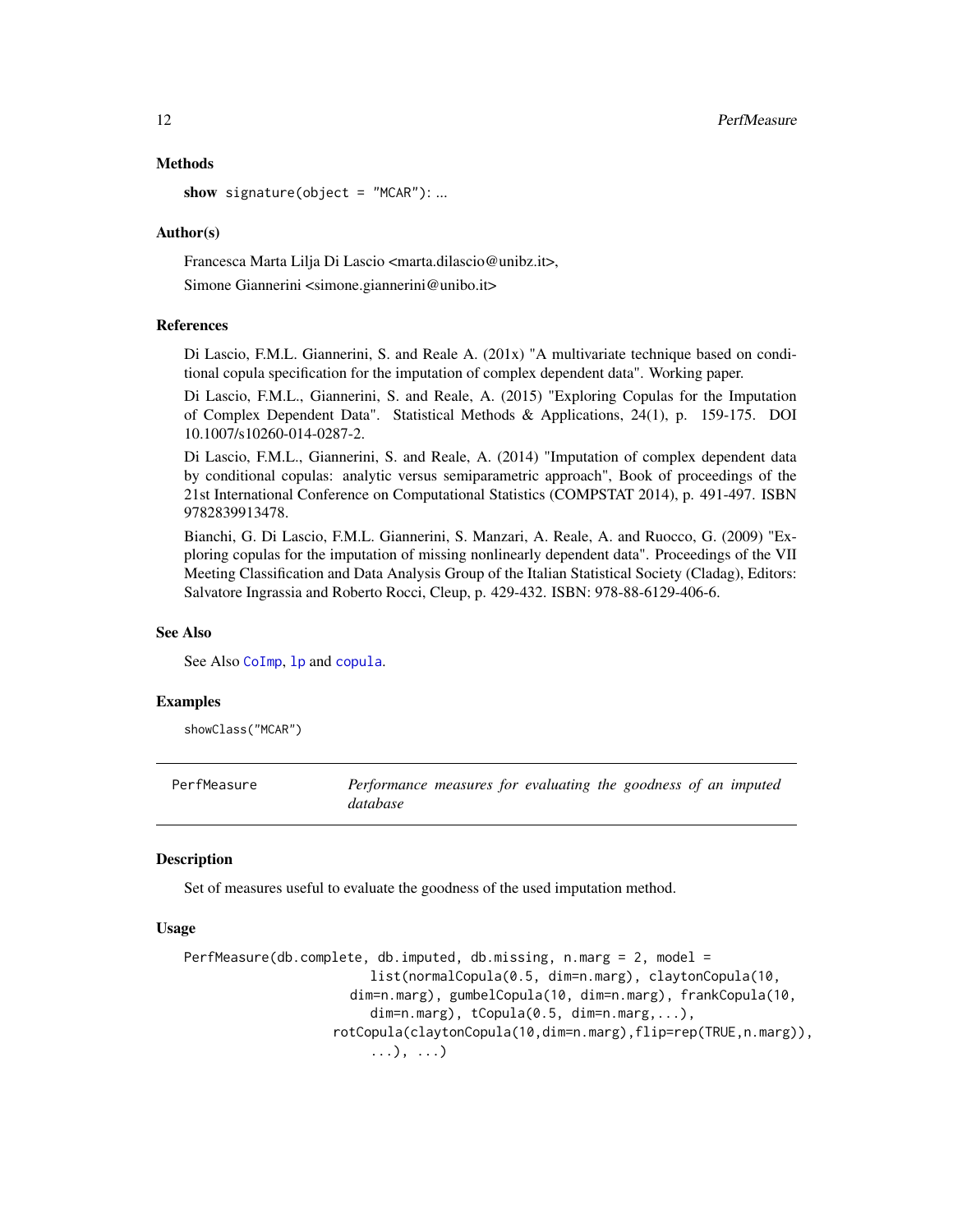#### <span id="page-12-0"></span>PerfMeasure 13

# **Arguments**

| db.complete | the complete data matrix.                                                                                                                                                                                                                                                           |
|-------------|-------------------------------------------------------------------------------------------------------------------------------------------------------------------------------------------------------------------------------------------------------------------------------------|
| db.imputed  | the imputed data matrix.                                                                                                                                                                                                                                                            |
| db.missing  | the data matrix with NA data.                                                                                                                                                                                                                                                       |
| n.marg      | the number of variables in db.complete.                                                                                                                                                                                                                                             |
| model       | a list of copula models to be used for the imputation. See the Details section.<br>This should be one of normal and t (with dispstr as in the copula package),<br>frank, clayton, gumbel, and rotated copulas. As in fitCopula, itau fitting<br>coerced tCopula to 'df.fixed=TRUE'. |
|             | further parameters for fitCopula.                                                                                                                                                                                                                                                   |

# Details

PerfMeasure computes some measures useful for evaluating the goodness of the used imputation method. PerfMeasure requires in input the imputed, the complete and the missing data matrix and gives in output five different measures of performance. See below for details

# Value

An object of S4 class "PerfMeasure", which is a list with the following elements:

| MARE         | Object of class "numeric". The mean (on the replications performed) of the ab-<br>solute relative error between the imputed and the corresponding original value. |
|--------------|-------------------------------------------------------------------------------------------------------------------------------------------------------------------|
| <b>RB</b>    | Object of class "numeric". The relative bias of the estimator for the dependence<br>parameter.                                                                    |
| <b>RRMSE</b> | Object of class "numeric". The relative root mean squared error of the estimator<br>for the dependence parameter.                                                 |
| TTD.         | Object of class "vector". Upper and lower tail dependence indexes for bivariate<br>copulas. Original function is in tail Index.                                   |

# Author(s)

Francesca Marta Lilja Di Lascio <marta.dilascio@unibz.it>,

Simone Giannerini <simone.giannerini@unibo.it>

# References

Di Lascio, F.M.L. Giannerini, S. and Reale A. (201x) "A multivariate technique based on conditional copula specification for the imputation of complex dependent data". Working paper.

Di Lascio, F.M.L., Giannerini, S. and Reale, A. (2015) "Exploring Copulas for the Imputation of Complex Dependent Data". Statistical Methods & Applications, 24(1), p. 159-175. DOI 10.1007/s10260-014-0287-2.

Di Lascio, F.M.L., Giannerini, S. and Reale, A. (2014) "Imputation of complex dependent data by conditional copulas: analytic versus semiparametric approach", Book of proceedings of the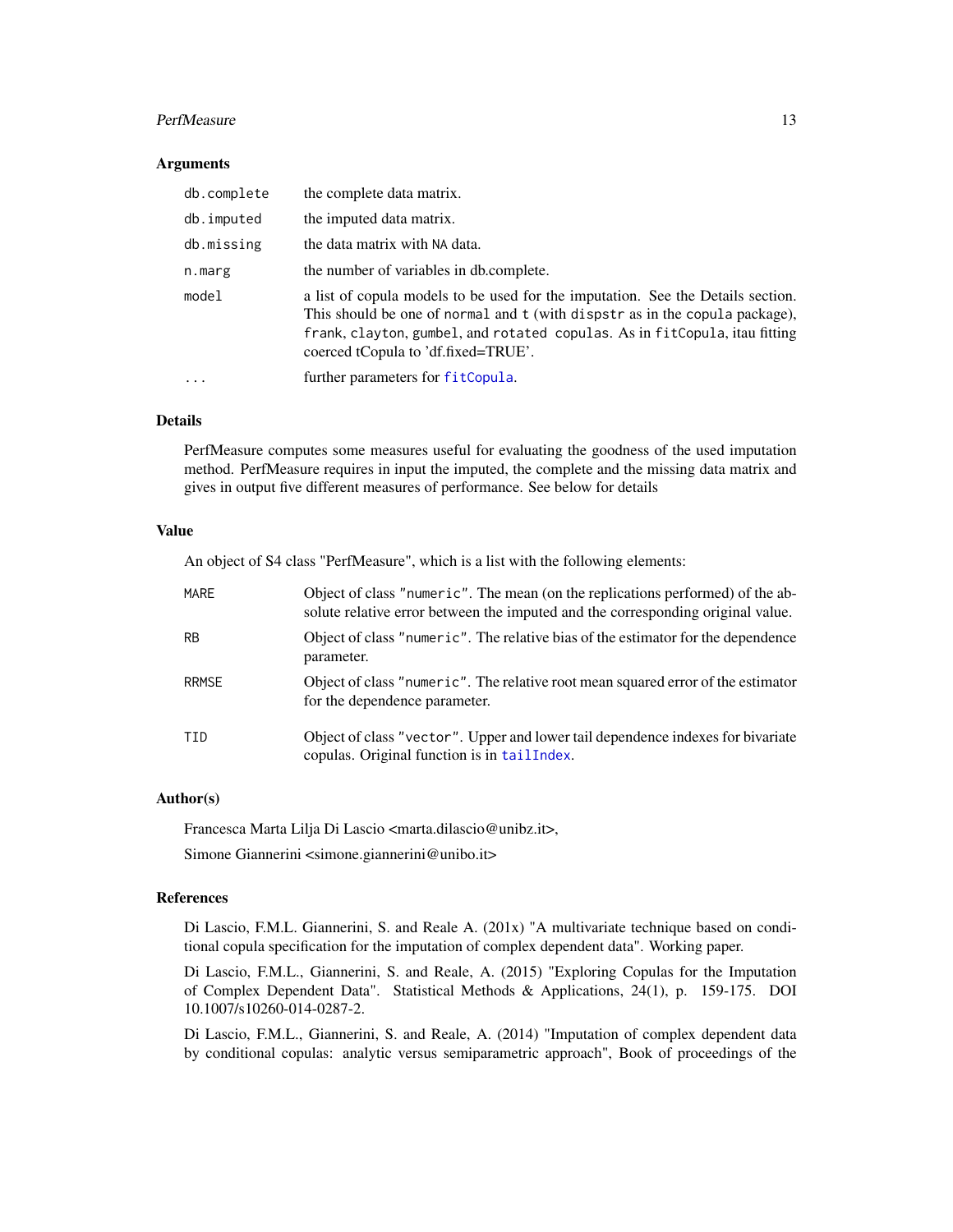<span id="page-13-0"></span>21st International Conference on Computational Statistics (COMPSTAT 2014), p. 491-497. ISBN 9782839913478.

Bianchi, G. Di Lascio, F.M.L. Giannerini, S. Manzari, A. Reale, A. and Ruocco, G. (2009) "Exploring copulas for the imputation of missing nonlinearly dependent data". Proceedings of the VII Meeting Classification and Data Analysis Group of the Italian Statistical Society (Cladag), Editors: Salvatore Ingrassia and Roberto Rocci, Cleup, p. 429-432. ISBN: 978-88-6129-406-6.

# Examples

```
## Not run:
# generate data from a 4-variate Gumbel copula with different margins
set.seed(11)
n.maxg < -4theta \leq 5
copula <- frankCopula(theta, dim = n.marg)
mymvdc <- mvdc(copula, c("norm", "gamma", "beta","gamma"), list(list(mean=7, sd=2),
list(shape=3, rate=2), list(shape1=4, shape2=1), list(shape=4, rate=3)))
n <- 20
x.samp <- rMvdc(n, mymvdc)
# randomly introduce univariate and multivariate missing
perc.mis \leq -0.3set.seed(11)
miss.row <- sample(1:n, perc.mis*n, replace=TRUE)
miss.col <- sample(1:n.marg, perc.mis*n, replace=TRUE)
miss <- cbind(miss.row,miss.col)
x.samp.miss <- replace(x.samp,miss,NA)
# impute missing values
imp <- CoImp(x.samp.miss, n.marg=n.marg, smoothing=rep(0.6,n.marg), plot=TRUE,
            type.data="continuous");
imp
# apply PerfMeasure to the imputed data set
pm <- PerfMeasure(db.complete=x.samp, db.missing=x.samp.miss,
            db.imputed=imp@"Imputed.data.matrix", n.marg=4)
pm
str(pm)
## End(Not run)
```
PerfMeasure-class *Class "PerfMeasure"*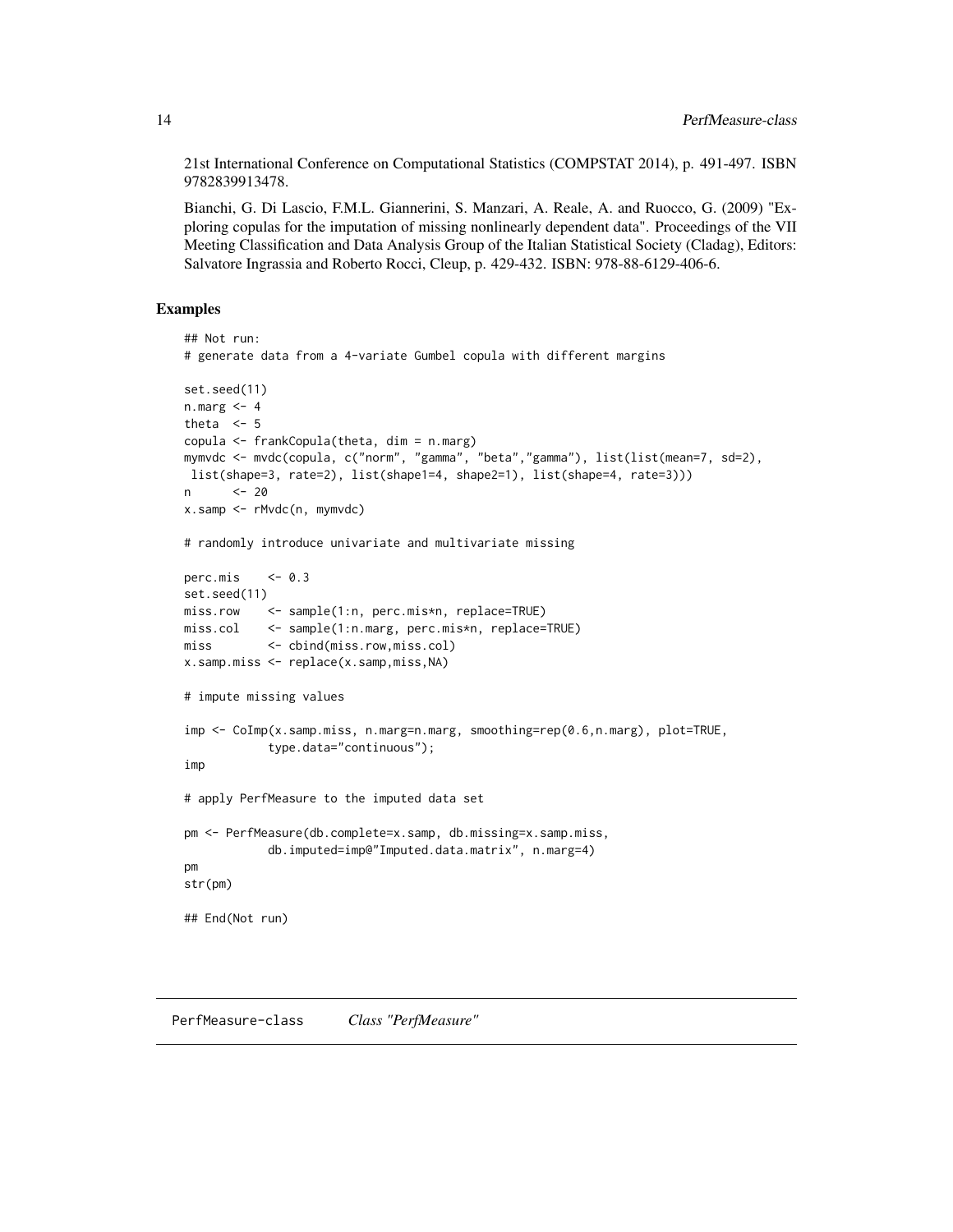# <span id="page-14-0"></span>PerfMeasure-class 15

# **Description**

A class for PerfMeasure and its extensions

# Objects from the Class

Objects can be created by calls of the form new("PerfMeasure", ...).

# **Slots**

- MARE: Object of class "numeric". The mean (on the replications performed) of the absolute relative error between the imputed and the corresponding original value.
- RB: Object of class "numeric". The relative bias of the estimator for the dependence parameter.
- RRMSE: Object of class "numeric". The relative root mean squared error of the estimator for the dependence parameter.
- TID: Object of class "vector". Upper and lower tail dependence indexes for bivariate copulas. Original function is in [tailIndex](#page-0-0).

# Methods

show signature(object = "PerfMeasure"): ...

# Author(s)

Francesca Marta Lilja Di Lascio <marta.dilascio@unibz.it>,

Simone Giannerini <simone.giannerini@unibo.it>

#### References

Di Lascio, F.M.L. Giannerini, S. and Reale A. (201x) "A multivariate technique based on conditional copula specification for the imputation of complex dependent data". Working paper.

Di Lascio, F.M.L., Giannerini, S. and Reale, A. (2015) "Exploring Copulas for the Imputation of Complex Dependent Data". Statistical Methods & Applications, 24(1), p. 159-175. DOI 10.1007/s10260-014-0287-2.

Di Lascio, F.M.L., Giannerini, S. and Reale, A. (2014) "Imputation of complex dependent data by conditional copulas: analytic versus semiparametric approach", Book of proceedings of the 21st International Conference on Computational Statistics (COMPSTAT 2014), p. 491-497. ISBN 9782839913478.

Bianchi, G. Di Lascio, F.M.L. Giannerini, S. Manzari, A. Reale, A. and Ruocco, G. (2009) "Exploring copulas for the imputation of missing nonlinearly dependent data". Proceedings of the VII Meeting Classification and Data Analysis Group of the Italian Statistical Society (Cladag), Editors: Salvatore Ingrassia and Roberto Rocci, Cleup, p. 429-432. ISBN: 978-88-6129-406-6.

# See Also

See Also [CoImp](#page-1-1), [lp](#page-0-0) and [copula](#page-0-0).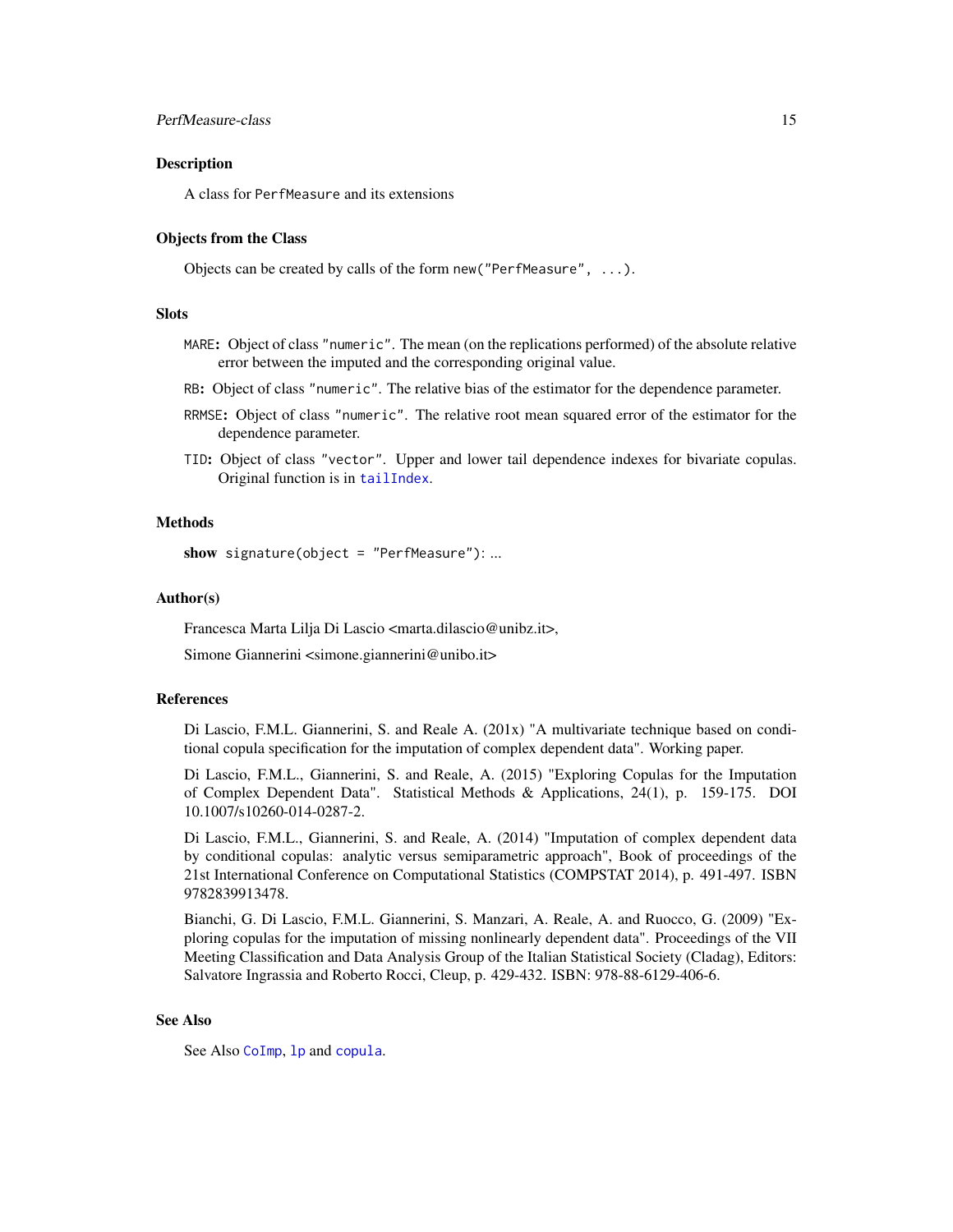16 PerfMeasure-class

# Examples

showClass("PerfMeasure")